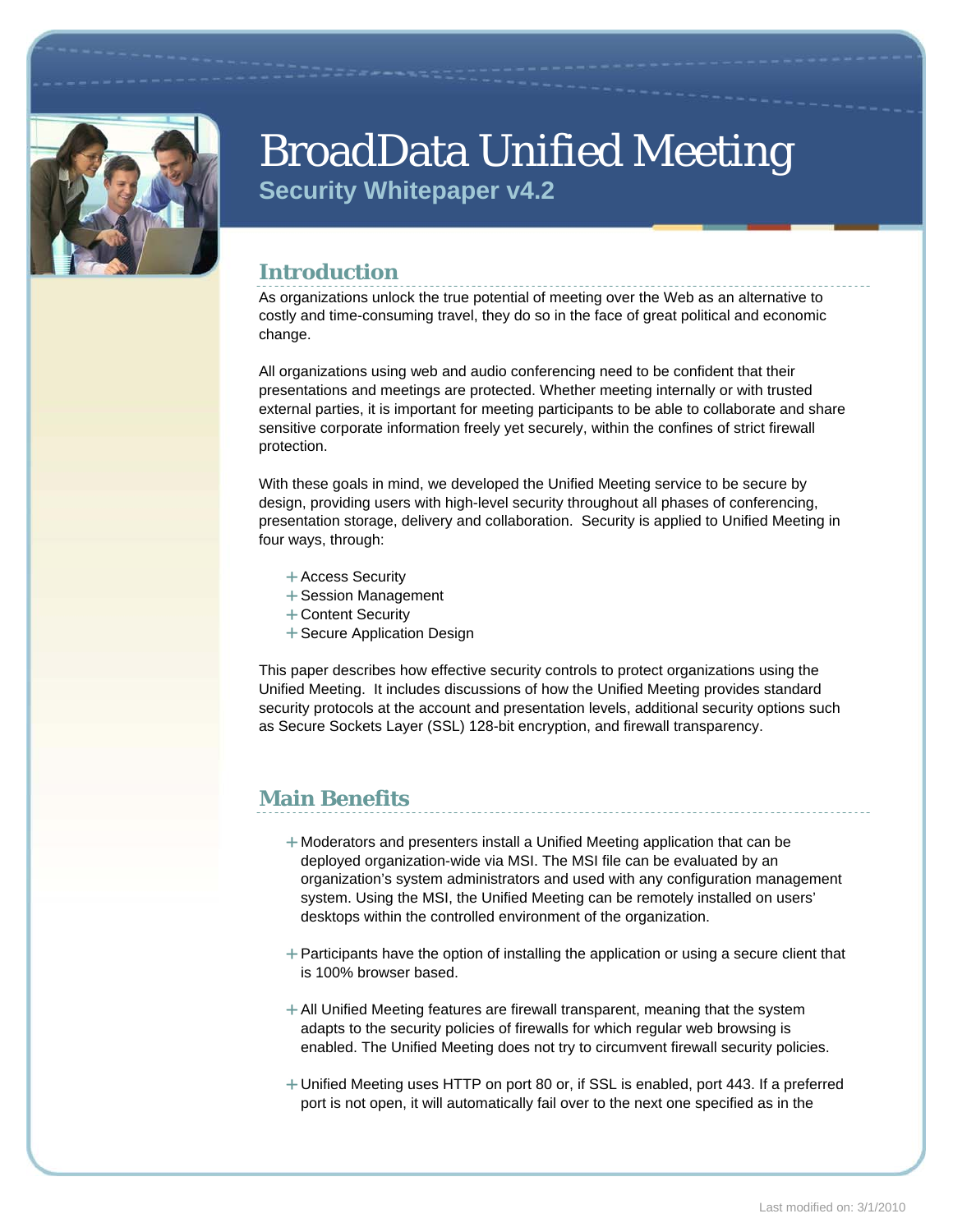examples below.

- $+$  Archives that are accessed using SSL will first attempt to use UDP over port 1755, then TCP over port 1755, then HTTP over port 80 or port 443.
- $+$  Archives that are accessed without using SSL will first attempt to use TCP over port 1755, then TCP over port 80.

### **Access Security**

The Unified Meeting uses industry-standard security protocols at the account and presentation level.

#### **ACCESS SECURITY FEATURES**

#### **Leader PIN and Password**

Every account holder is assigned a User Login and a Password. You need it to modify the account, upload presentations, and schedule or initiate meetings. The User Login and Password should be kept confidential.

Consecutive attempts to enter an invalid User Login or Password while trying to access portions of a meeting will result in a lock on the account.

#### **Moderator Dial-Out**

The moderator can dial out to participants instead of having them dial in to the meeting. This allows moderators to validate the participant and control the dissemination of meeting numbers and passwords.

#### **Web Room Password**

When inviting participants to a presentation or meeting, you can specify a password (up to 25 alphanumeric characters) for the web portion of the meeting, so only invited people can attend. When participants attempt to join your meeting, they log in with your meeting number and prove their identity by entering the web room password.

#### **Locking the Door**

Moderators may "lock the door" to a meeting. Participants trying to enter the audio and/or web portion of a meeting go into a virtual waiting room where they wait to be greeted and admitted by the moderator. The moderator can admit participants in the waiting room via the telephone keypad (DTMF command) or the web interface.

#### **Dismissing Participants**

A moderator can quickly dismiss an individual or all participants from a Unified Meeting session. When a participant is dismissed, that person is dismissed from both the audio and web portions of the meeting.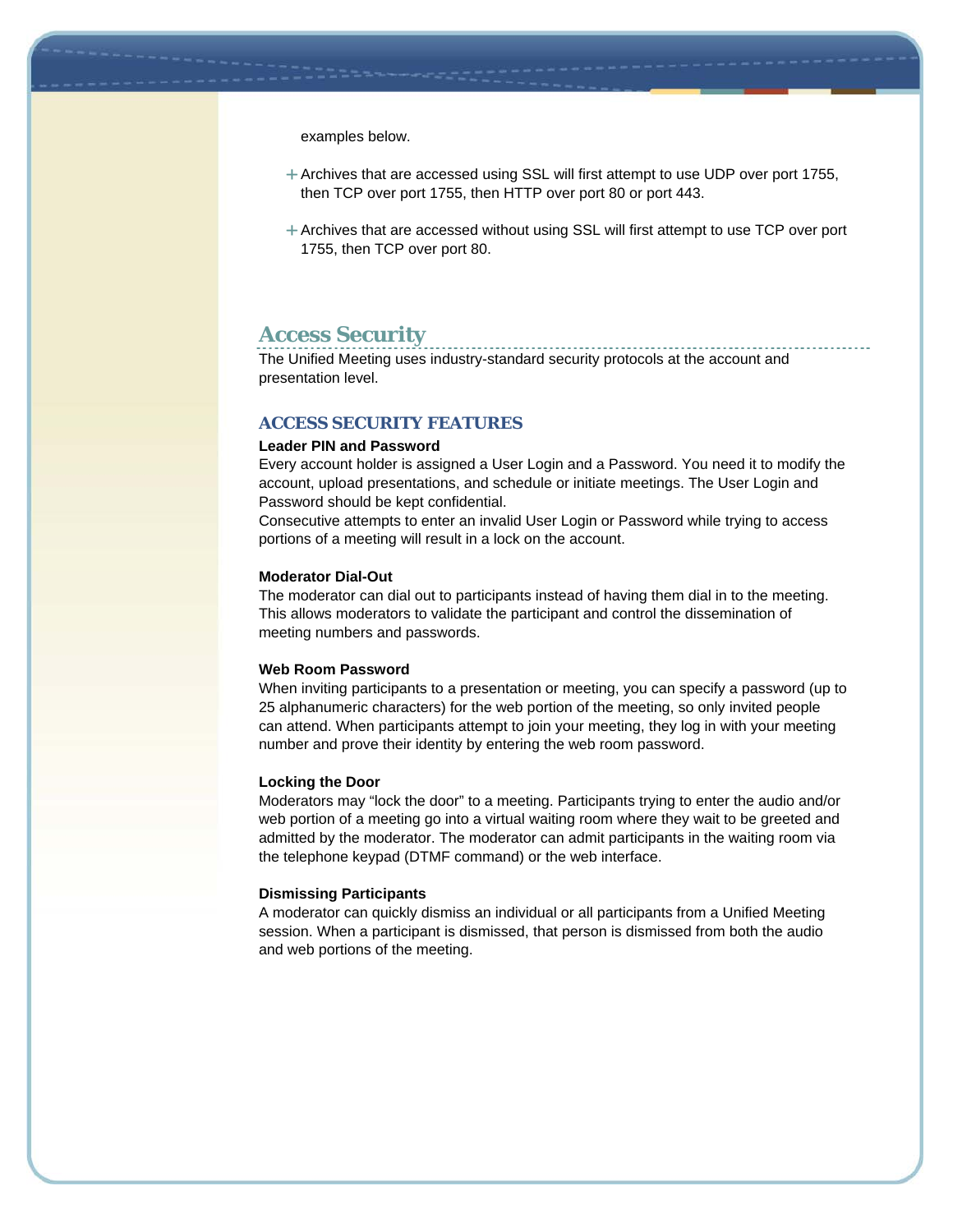### **Session Management**

#### **SESSION MANAGEMENT FEATURES**

#### **Session Timeout**

Conference Manager sessions time-out after 30 minutes of inactivity. After 30 minutes, the account is logged out from the Conference Manager, but this action does not affect meetings in progress.

#### **End of Meeting**

When a moderator ends a meeting, participants are automatically dismissed from the web portion of the meeting and the moderator can optionally choose to dismiss audio participants from the voice portion of the conference.

#### **Randomly Generated Session Management Values**

The Unified Meeting uses a randomly generated token, chosen from 42 billion possible combinations and stored as a session (non-persistent) cookie, to identify a logged-in account holder. It is needed to authenticate your credentials with the backend servers. When the Conference Manager session is terminated, both the cookie and the token disappear. Participants require the same token on a session cookie to access a meeting.

#### **Browser Cache**

The Unified Meeting does not clean a participant's browser cache of presentation slides (DHTML and GIF images) that were accessed during the meeting. Since presentations can easily be captured using screenshots (Alt-PrintScreen key) and other techniques, clearing the cache is not a useful precaution. No other meeting information is available after the session is terminated.

#### **Deleting Presentations**

Account holders are in full control of presentation content uploaded to Unified Meeting. Presentations can only be viewed during a meeting hosted by the account owner, or as part of an archived meeting made available for viewing by the account owner. Presentations and archived meetings can be removed from Unified Meeting at any time. Once deleted by the account holder, presentations are impossible to "undelete." A 7-pass magnetic overwrite obliterates all traces of the presentation from Unified Meeting servers.

For privacy reasons, no backup copies of presentation content are ever made. But realtime replication ensures presentations are available in the event one of the servers suffers an outage.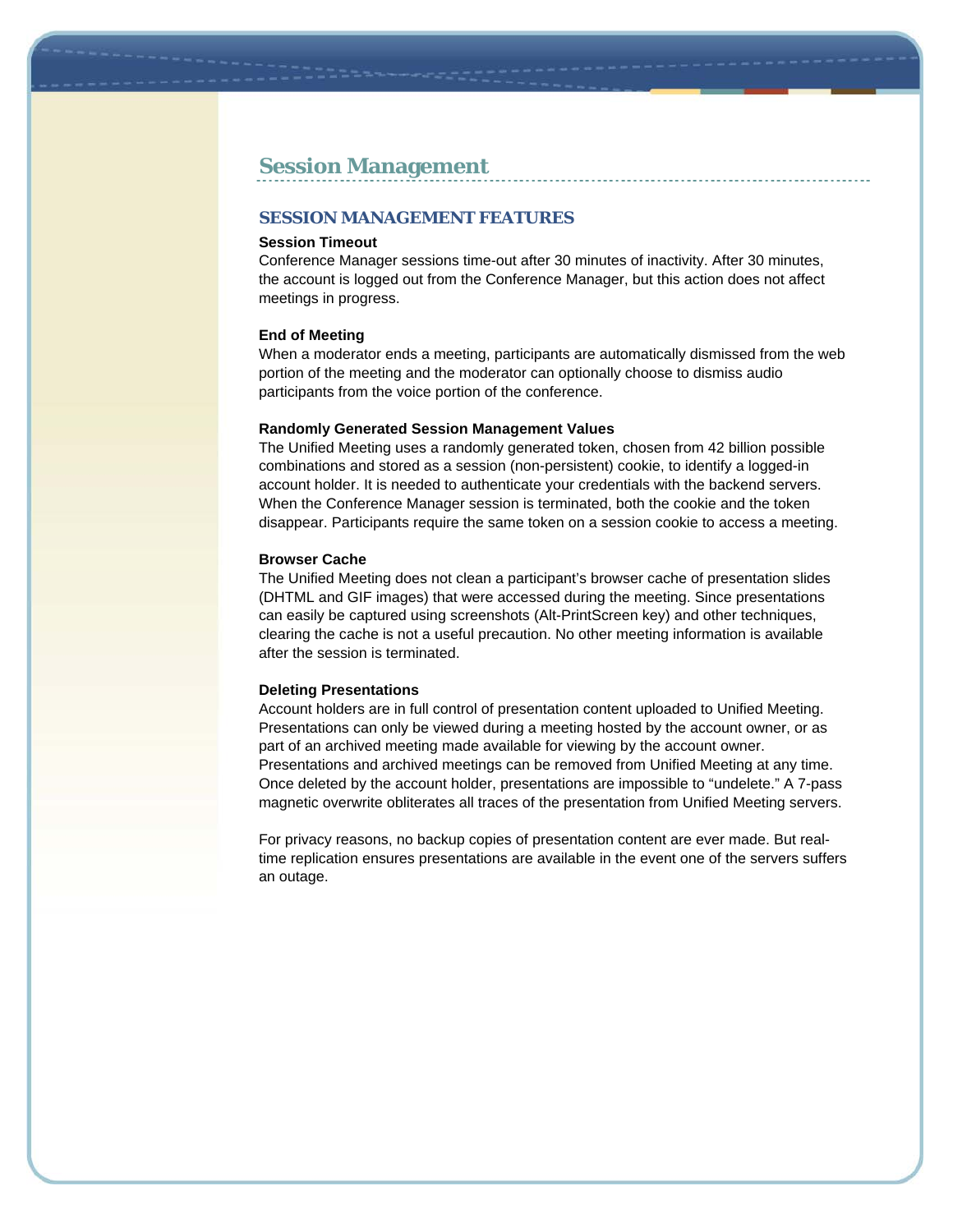### **Content Security**

The Unified Meeting allows organizations to go beyond access security and offers multiple levels of content security that are designed to suit the needs of the organization.

### **CONTENT SECURITY FEATURES**

#### **SSL Encryption**

We offer 128-bit Secure Sockets Layer (SSL) encryption for all presentation content and publishing, logins and password information, and application sharing. This option provides the same level of security used by online financial institutions.

You need the same session management token for reaching a meeting as you would to access any content from our servers.

#### **Publisher**

The publisher is not a web server. It is a basic server that only knows how to receive PowerPoint™ files and convert them into DHTML files. Because it lacks the functionality of a web server, it does not have the same vulnerabilities that a web server does.

#### **Slide Access**

Presentation slides are stored on a standalone filer that is not publicly addressable. Even if you have the URL of the slide, you cannot use that to view the slide on the filer. Only our content servers can access presentations through an ISAPI filter. These content servers also act as a gateway between the filer and the Internet.

#### **Database**

Unified Meeting databases are not publicly addressable. Only machines within its data center with IP addresses that are on an access list can reach them. Authentication for this data is enabled on the table level. That means someone without the proper credentials cannot query against the database, even if they have gained access to the machine.

# **Secure Application Design**

#### **SECURE APPLICATION DESIGN FEATURES**

#### **Operating Systems**

The Unified Meeting is based on standard web server technology (Microsoft IIS and FreeBSD Apache servers) and proprietary servers developed from the ground up. They are built specifically to meet the demands of online conferencing. All servers are locked down using best practices provided by Microsoft or FreeBSD, as well as proprietary security measures.

#### **Testing Fields and Processes**

All user input fields are checked for validation and length restrictions. All processes are extensively tested before being put into production.

#### **Security Event Logging and Archiving**

Security logs are recorded and archived for all components.

**System Development Life Cycle (SDLC)**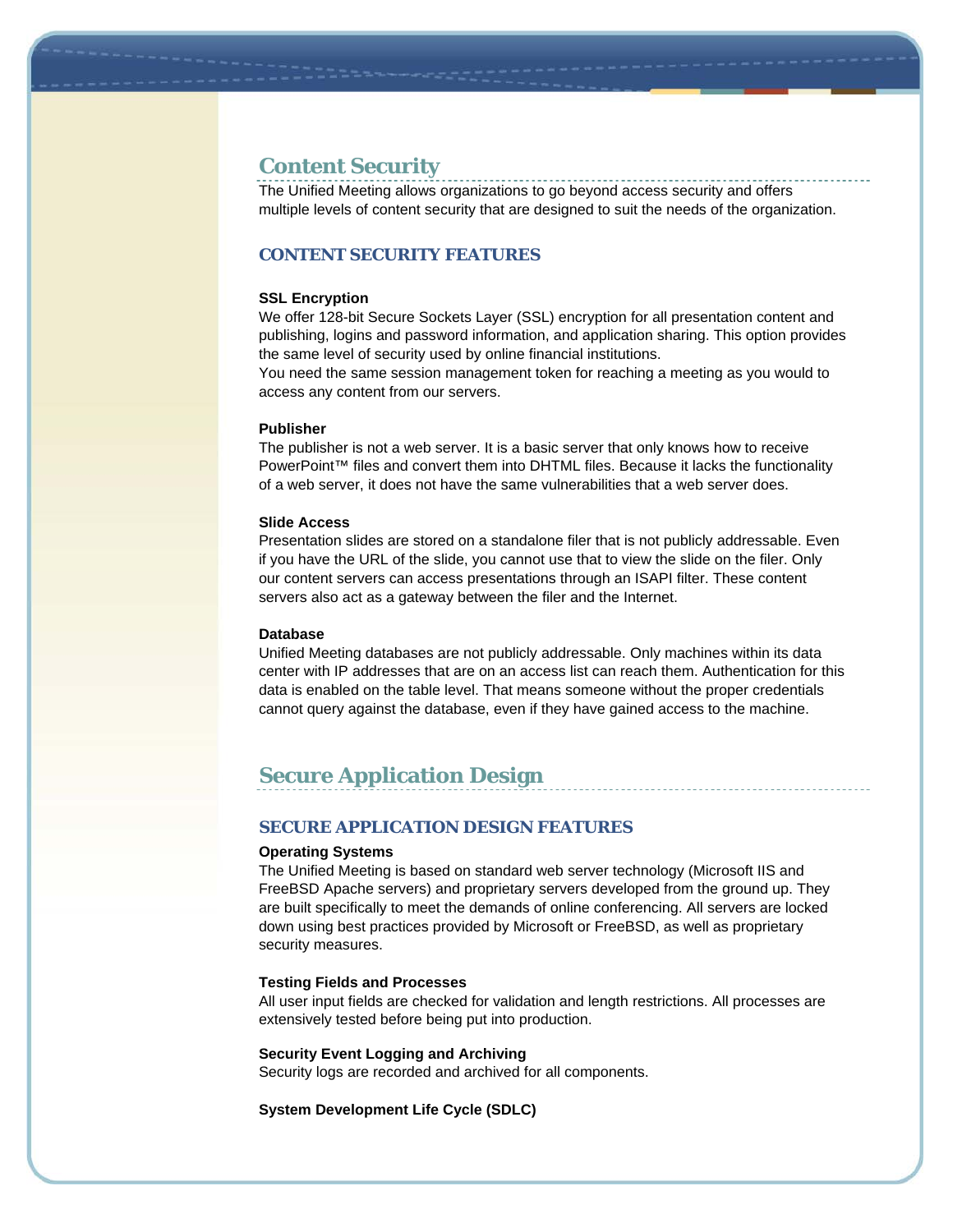Security is designed and applied from the ground up and throughout the development and product life cycle.

#### **Change Management**

Implementation and rollback plans are mapped out in detail before any changes are made. Releases follow a formalized product release cycle and are thoroughly tested on pre-production servers to ensure that upgrades do not affect functionality or meeting data.

# **Web Specific Application Standards**

#### **ENCRYPTION**

By design, no confidential information is available in either URL or HTTP headers. Using SSL, all confidential customer information is sent fully encrypted.

### **World-class Infrastructure**

The Unified Meeting offers a distributed architecture where several geographically dispersed and load balanced servers allow for managing content, sharing applications, and controlling codes. This enables Unified Meeting to scale beyond single server systems.

Our commitment to reliability and security practices are further enhanced by the use of Tier 1 Internet Data Center (IDC) service providers with co-location agreements throughout the world. IDC partners are certified according to ISO 17799 standards and operate state-of-the-art facilities offering these features.

- +24/7 security-controlled access (guards, cameras, motion sensors, etc.)
- $+100\%$  guarantee of uninterrupted power supply via the N  $+$  1 standard
- + Raised floors
- $+$  Line sensor water detection system
- HVAC temperature-control systems with separate cooling zones
- + Seismically braced racks
- Redundant subsystems (fiber cables, power supply)
- VESDA smoke detection and FM-200 fire suppression systems

#### **THIRD PARTY OPERATIONAL CONTROL SECURITY STANDARDS**

#### **Administrative Procedures**

Various Tier 1 IDC service providers host the Internet data centers. Companies such as COLT Telecommunications, Savvis Communications, and SingTel provide the physical environment necessary to keep our servers up and running at all times Within these facilities, we can deliver the highest levels of reliability through a number of redundant systems, such as multiple fiber trunks coming into each IDC from multiple sources, fully redundant power on the premises, and multiple backup generators. There is also around-the-clock systems management with onsite personnel trained in the areas of networking, Internet, and systems management. The result is a physical and technical environment affording customers the reliability and security that they need.

#### **Data Backup**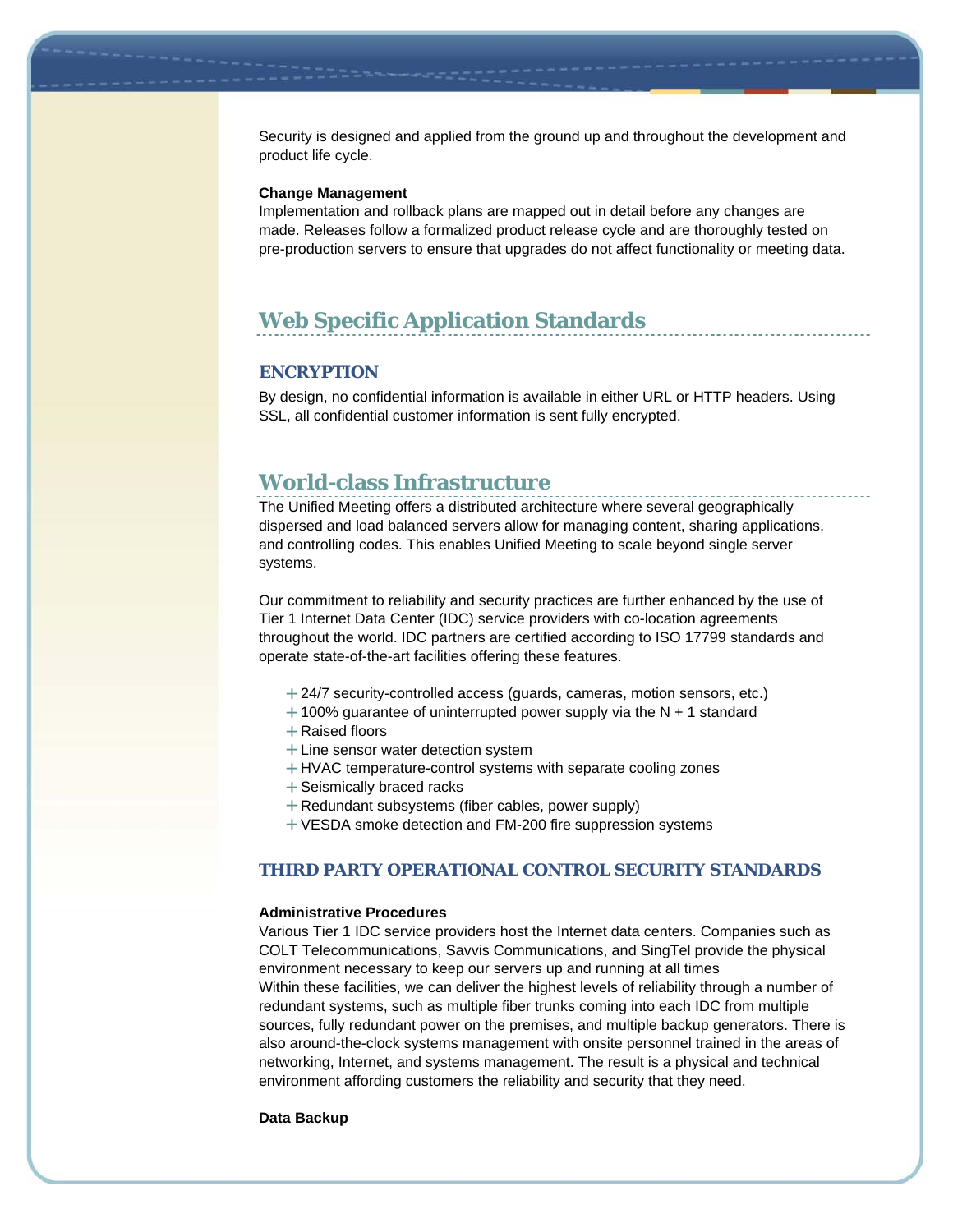We have a two-tier backup program, including real time redundant storage of nonpresentation related information through its international server architecture, and daily physical tape backups of all conference reports and conference component information.

#### **Segregating Backups**

The real time replication of all conference data (except presentations) is automatically segregated so that no two customers can have their data intermixed.

## **Disaster Contingency & Business Resumption Plans**

We embody a culture of security and reliability that manifests itself in resilience procedures that account for even the most exceptional disruptions.

#### **DISASTER CONTINGENCY PLANS**

#### **Monitoring & Maintenance**

We provides constant system monitoring, with random testing of pagers and alert procedures for response times. There are also regular capacity reporting and planning plus preventative maintenance programs

Every quarter, full system failures are simulated to test recovery processes.

#### **OFFSITE BACKUP STORAGE**

The Unified Meeting infrastructure is replicated through multiple locations, and key data is continuously replicated between separate regions. There is an independent, off-line backup infrastructure that can be made available in the unlikely case of a multi-location failure.

#### **COMMUNICATIONS REDUNDANCY**

All Unified Meeting communications capacities have guaranteed redundancy and no single point of failure. This includes bridging facilities in 20 countries. In the event of a service-affecting incident, pre-defined and well-rehearsed procedures will redirect incoming calls to alternate bridges.

#### **WARM/HOT SITES**

The Unified Meeting employs a multi-redundant site architecture that guarantees the capability of switching from a failed data center to another in case of disaster. If a Unified Meeting conference server experiences failure, the meeting can be automatically restarted and the system will automatically relocate to a different server and/or data center.

#### **BUSINESS RESUMPTION PLANS**

All critical customer transactions benefit from existing backup, redundancy, and recovery programs. On request, we can dedicate parts of the infrastructure to specific customer needs.

#### **REDUNDANCY AND FAIL-OVER PROCEDURES**

All Unified Meeting servers and communications lines are redundant and replicated throughout its multi-site international infrastructure. In case of localized failure, the Unified Meeting will re-route new meetings to another data center.